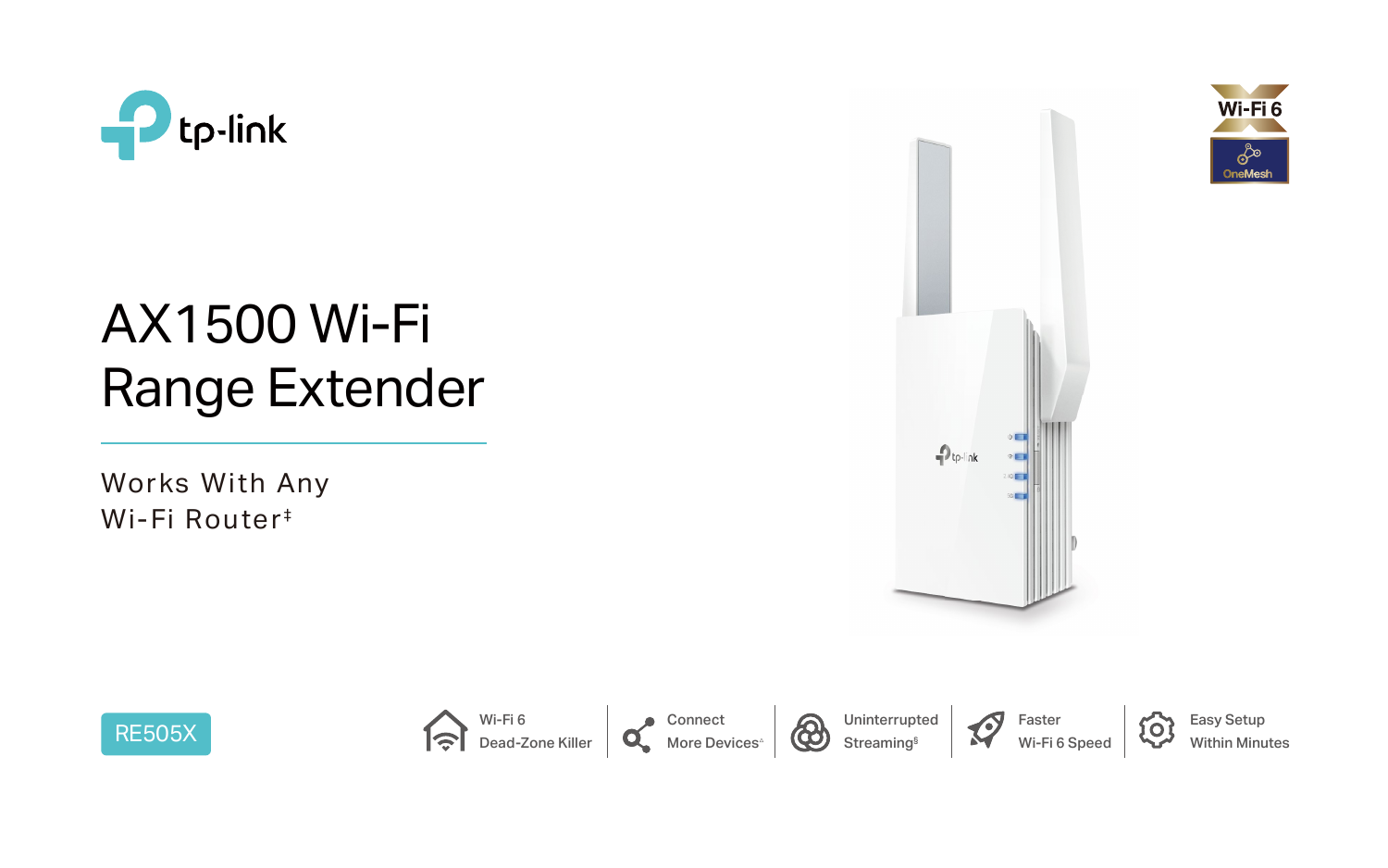## **Highlights**

## Extend AX1500 Wi-Fi to Your Whole Home

 Works with any Wi-Fi router to eliminate Wi-Fi dead zones, and blanket your home with stable, super-fast, seamless Wi-Fi via OneMesh™.

## Faster Wi-Fi 6 Speed

## Larger Capacity<sup>△</sup>

Turbocharge your devices with wireless speeds of up to 1.5Gbps.







#### Adaptive Path Selection

Keep your network running at top-speed by automatically choosing the fastest connection path to the router.



Wi-Fi 6 builds a more efficient network that increases the average throughput by 4 times and servers more devices.

### Ultra-Low Latency

Take advantage of ultra-low latency to enjoy smoother online experience.

### Save Clients' Battery Power\*

Target Wake Time schedules the connection time of battery-powered devices to reduce their power consumption.



### Easy Setup Within Minutes

Easy setup and management via WPS button/Tether app/Web UI.

### Access Point Mode

Create a new Wi-Fi access point to enhance your wired network with

Wi-Fi capability.





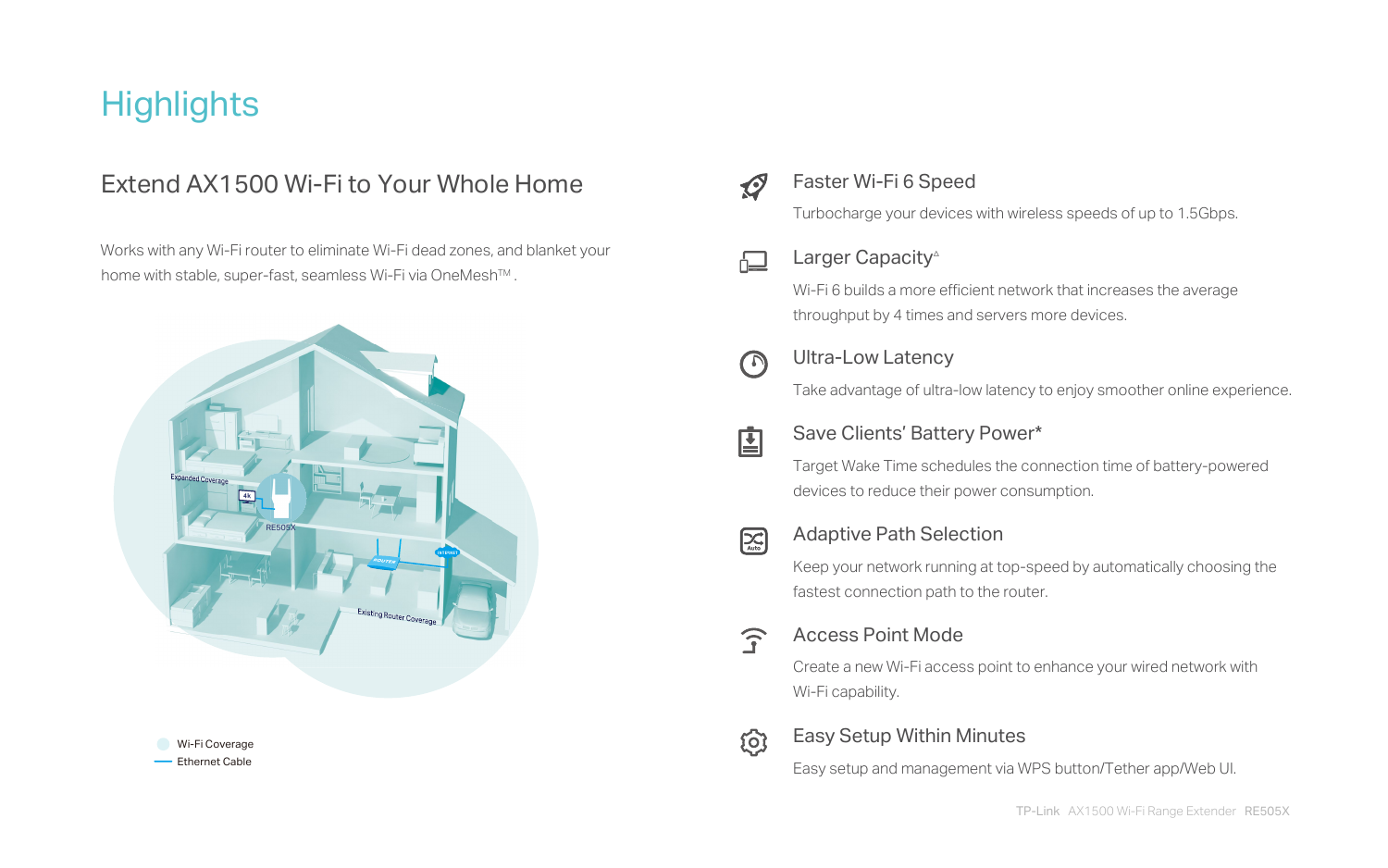RE505X is more than a traditional range extender. It creates a Mesh network by connecting to a OneMesh<sup>™</sup> router for seamless whole-home coverage.



## Wi-Fi 6 Range Extender

 $\n *Q*$  tp-link



# **Highlights**



Check full list of OneMesh<sup>™</sup> extenders and routers at https://www.tp-link.com/One-Mesh/compatibility

\*More compatible devices coming soon

#### Smart Roaming

Enjoy uninterrupted streaming, surfing, and more—even when moving around your home.



#### One Wi-Fi Name

Stay connected to the same network name in every room.



#### Easy Setup and Unified Management

Push the WPS button to set up a Mesh network you can manage from the Tether app or web UI.



### Wi-Fi Dead-Zone Killer

Eliminate weak signal areas with Wi-Fi coverage for the whole house.



#### **Secure One-touch Connection(WPS)**

Instantly connect the extender to a router without inference configuration.

#### **Smart Signal Indicator**

See signal to find the best spot to extend Wi-Fi.

**•** Strong signal **•** Weak signal

#### **Gigabit Ethernet Port**

Plug in to give wired device network access, particularly ideal for high bandwidth consuming devices.

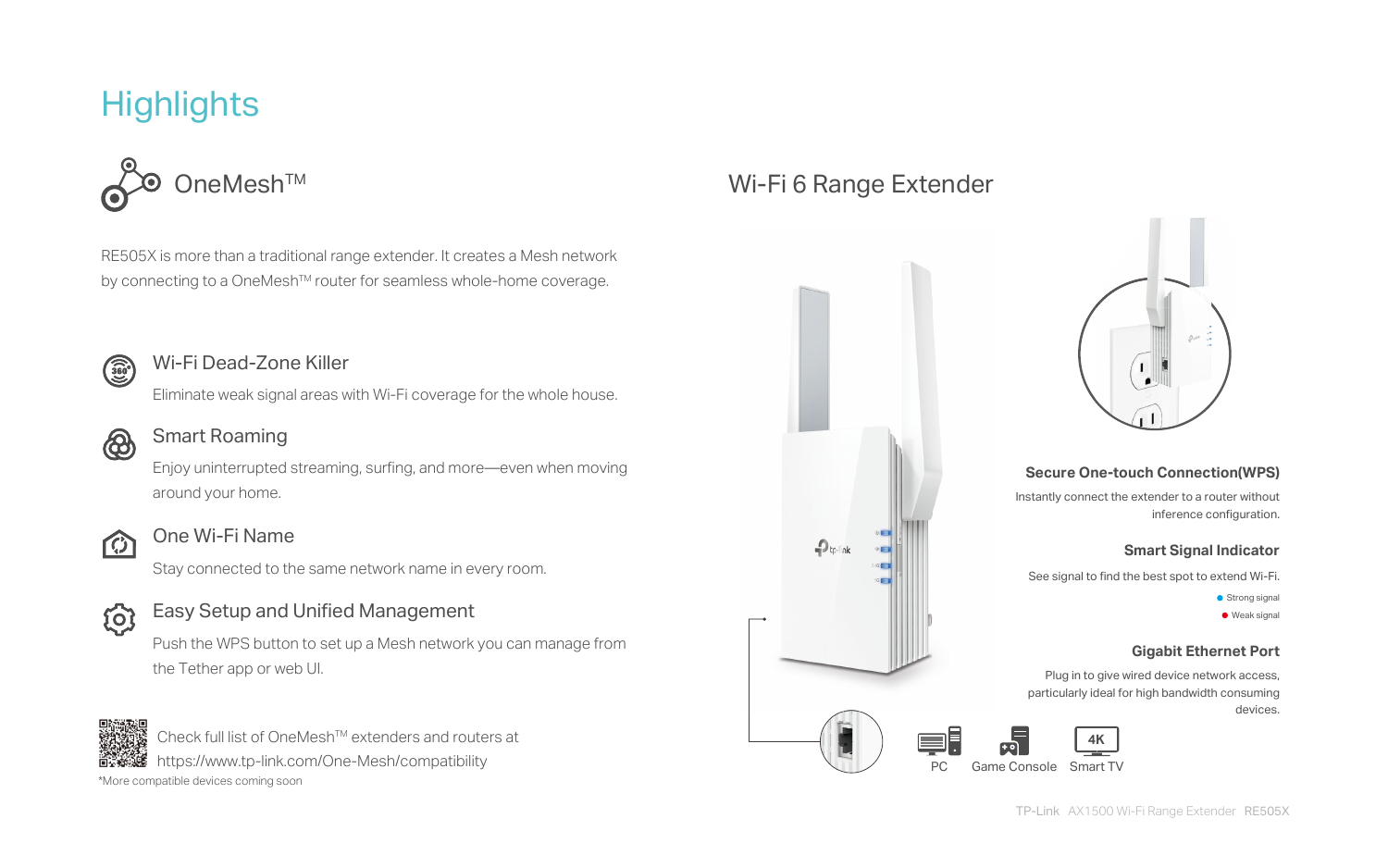- · Ultimate Wireless Speed Combined wireless speeds of up to 300 Mbps (over 2.4GHz) and 1200 Mbps (over 5GHz)† Simultaneous Dual Band - Separate Wi-Fi bands enable more devices to connect to your network without a drop in performance
- Support Wi-Fi 6 Turbocharge your devices with wireless speeds of up to 1.5Gbps
- · Adaptive Path Selection Keep your network running at top-speed by automatically choosing the fastest connection path to the router

## **Reliability**

## Speed

- · Reliable Connection Internal antennas for optimal Wi-Fi coverage and reliable wireless connections
- · Ultra-Low Latency Take advantage of ultra-low latency to enjoy smoother online experience
- · Intuitive Web UI– Ensures quick and simple installation without hassle
- · Fast Encryption One-touch WPA wireless security encryption with the WPS button
- · Hassle-free Management with Tether App Network management is made easy with the TP-Link Tether App, available on any Android or iOS device
- · Online Upgrade Keeps you informed of the latest firmware and allows onling updating on the web UI

## **Features**





## Ease of Use